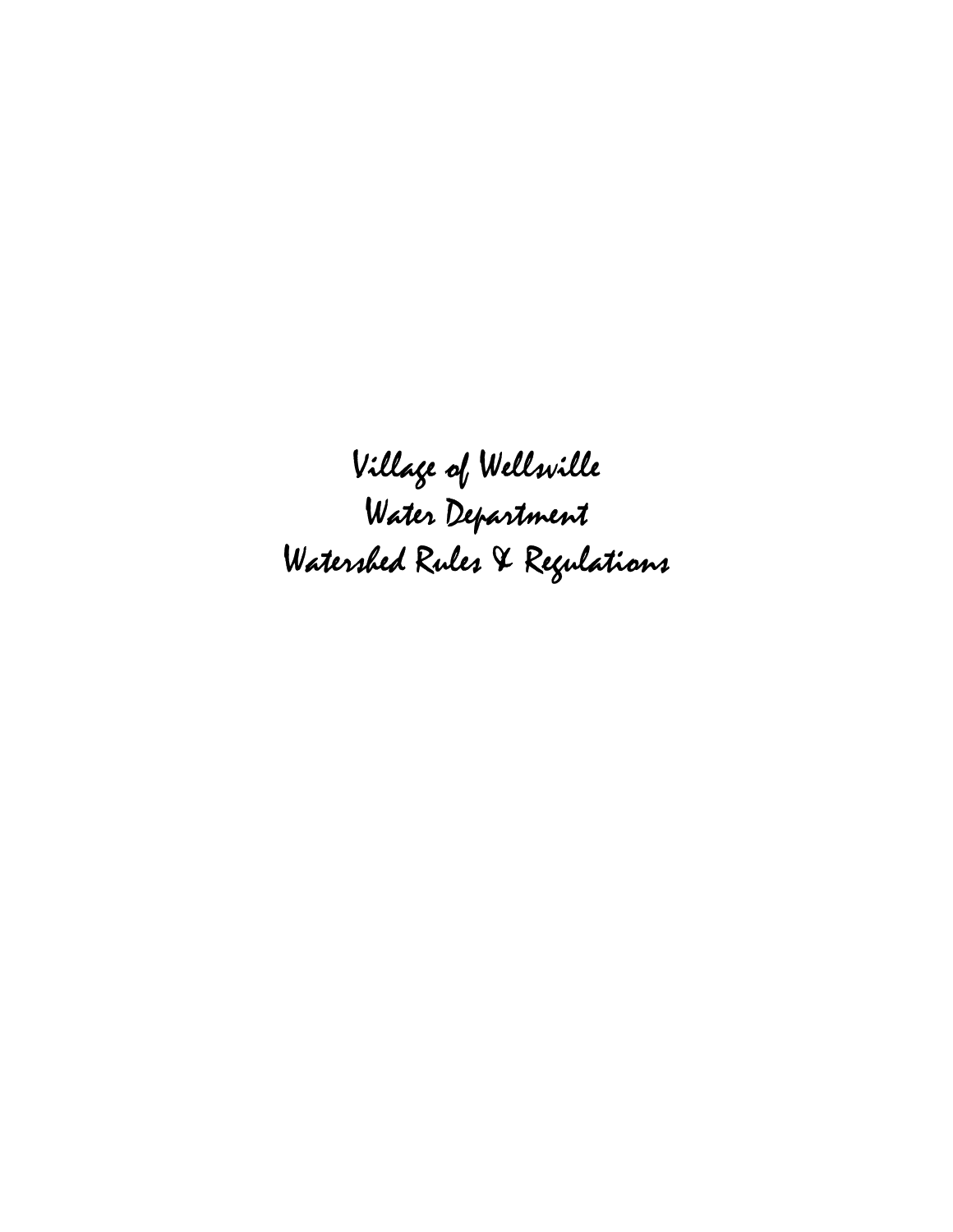# **Adopted January 10, 1994**

## **Contents**

| $\Gamma$ | Applications / Definitions            |  |
|----------|---------------------------------------|--|
|          | II Prohibitions<br>General / Specific |  |
|          | III Inspections / Penalties           |  |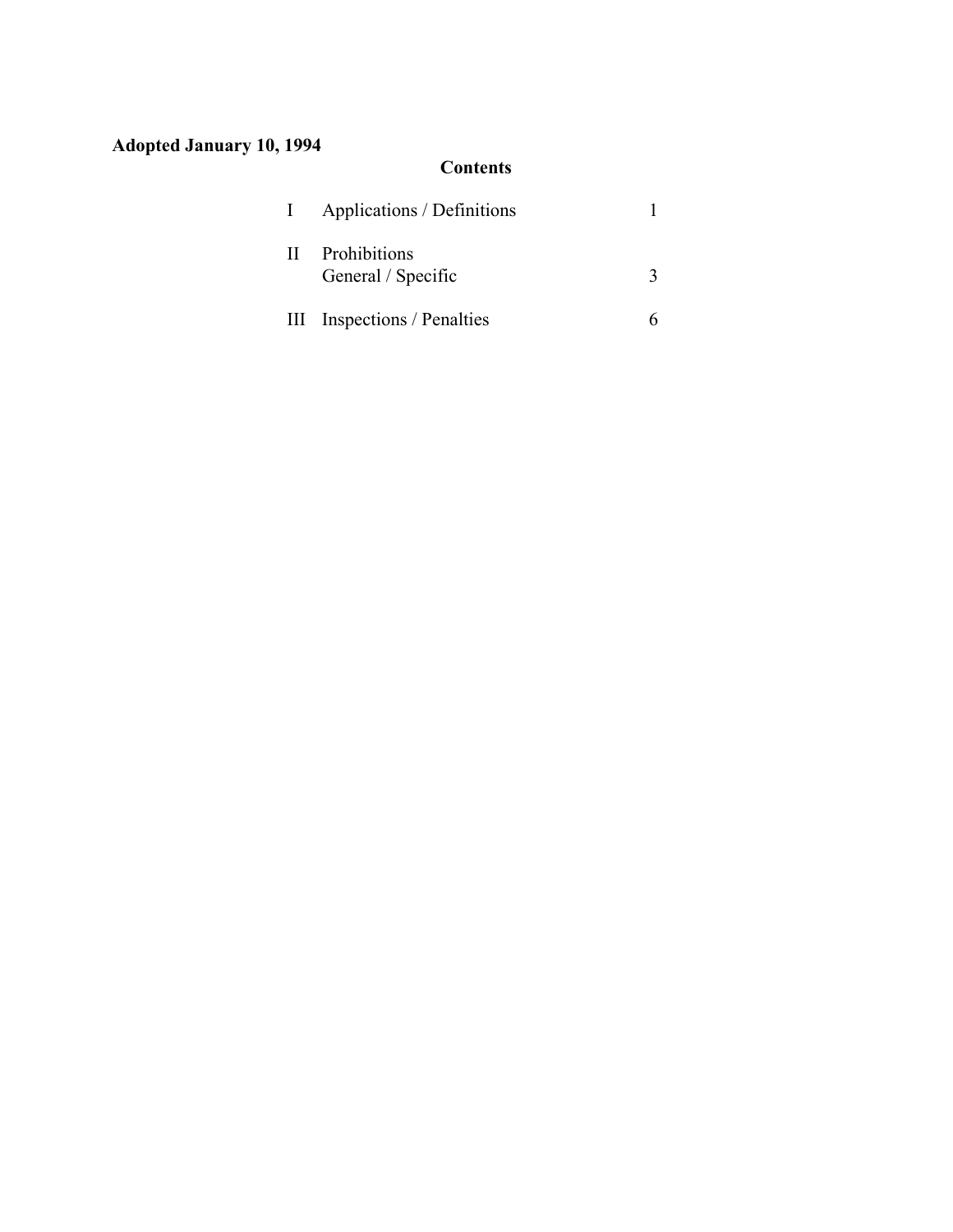The foregoing rules and regulations for the protection from the contamination of the public water supply of the Village of Wellsville, Allegany County are hereby duly made, ordained and established on this tenth day of January 1994, pursuant to section 1100 of the Public Health law effective upon filing in the Office of the Department of Health.

Pursuant to the authority vested in the Commissioner of Health by section 1100 of the Public Health Law sections 70, 71, and 73 of chapter 45 of the Consolidated Laws (Public Health Law) as finally amended by chapter 665 of the Laws of 1915 are hereby repealed this tenth day of January 1994 to be effective on filing in the Office of the Department of State and add a new section the Title 10 (Health) of the Official Compilation of Codes Rules and Regulations of the State of New York to read as follows:

Section \_\_\_\_\_\_\_\_\_ Village of Wellsville, Allegany County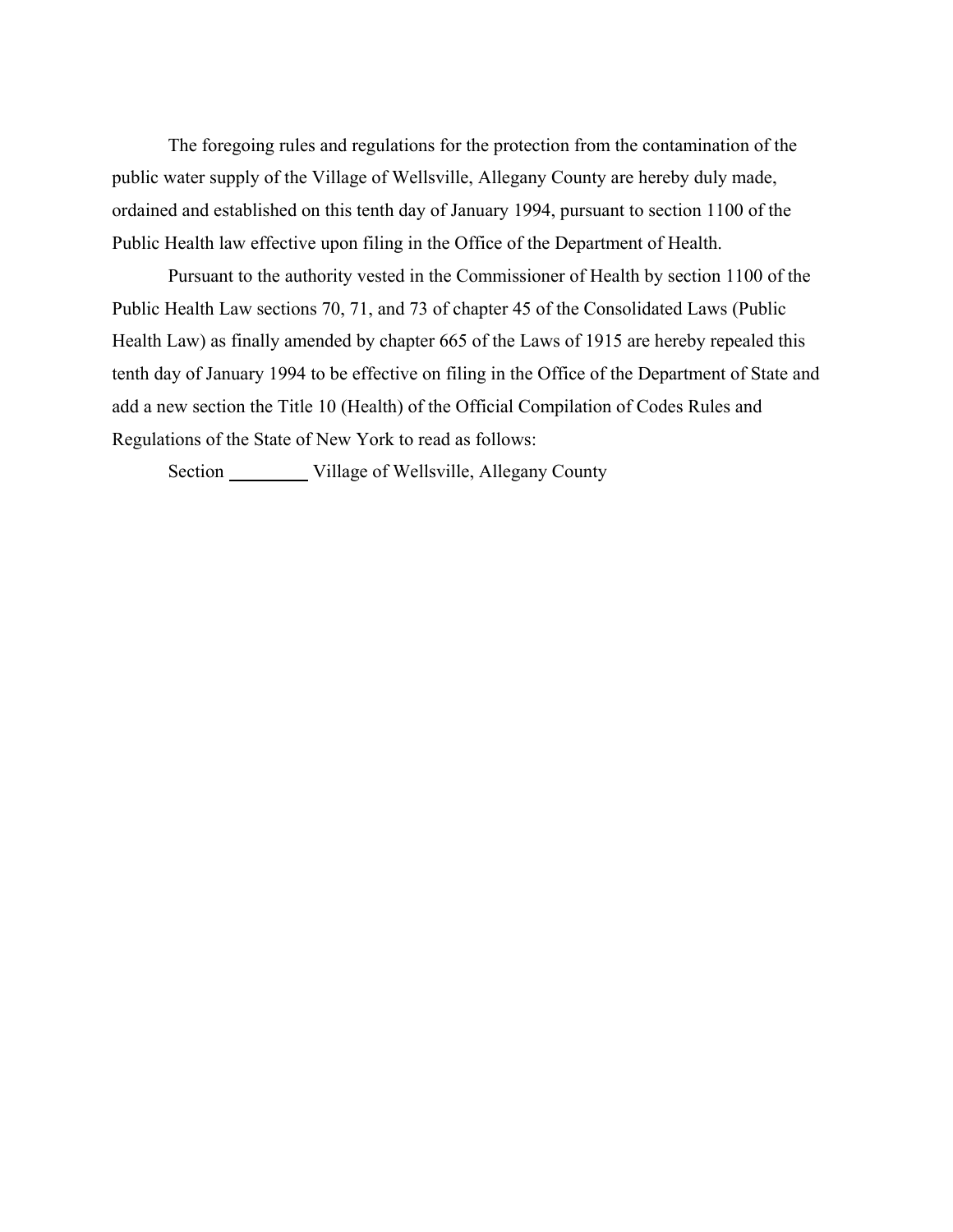#### **I Application**

1. The rules and regulations herein set forth duly made and enacted in accordance with the provisions of sections 1100 - 1107 of the Public Health Law shall apply to the Genesee River and all watercourses tributary thereto or which may ultimately discharge into said Genesee River or which may be developed in the future to serve as sources of the water supply to the Village of Wellsville, Allegany County, New York.

### **Definitions**

- 1. **Chloride salt** shall mean the solid compounds or the solutions of: potassium chloride (commonly used as fertilizer), calcium chloride (commonly used for winter road maintenance) or sodium chloride (commonly used for water softener regeneration and winter road maintenance).
- 2. **Herbicide** shall mean any substance used to destroy or inhibit plant growth.
- 3. **Human Excreta** shall mean human feces and urine.
- 4. **Junkyard** shall mean an area where two or more unregistered, old or secondhand motor vehicles and the parts thereof are being accumulated for purposes of disposal, resale of used parts or reclaiming certain materials such as metal, glass, fabric, and/or the like; and as further defined in the Village law regulating junkyards (adopted 01/10/66).
- 5. **Linear Distance** shall mean the shortest horizontal distance from the nearest point of a structure or object to the high water mark or a reservoir to the edge, margin or steep bank forming the ordinary high water line of a watercourse.
- 6. **Pesticide** shall mean any substance used to destroy or inhibit pests such as rodents and insects.
- 7. **Pollutant** shall mean dredge, spoil, solid waste, incinerator residue, sewage, garbage, sewage sludge, chemical waste, biological materials, radioactive materials, heat, wrecked or discarded equipment, rock, sand, cellar dirt and industrial, municipal and agricultural waste discharged into water.
- 8. **Radioactive Material** shall mean any material in any form that emits radiation spontaneously. Radiation shall mean ionizing radiation, that is, any alpha particle, beta particle, gamma ray, x-ray, neutron, high speed proton, and any other atomic particle producing ionization, but shall not mean any sound or radio wave, or visible infrared, or ultraviolet light.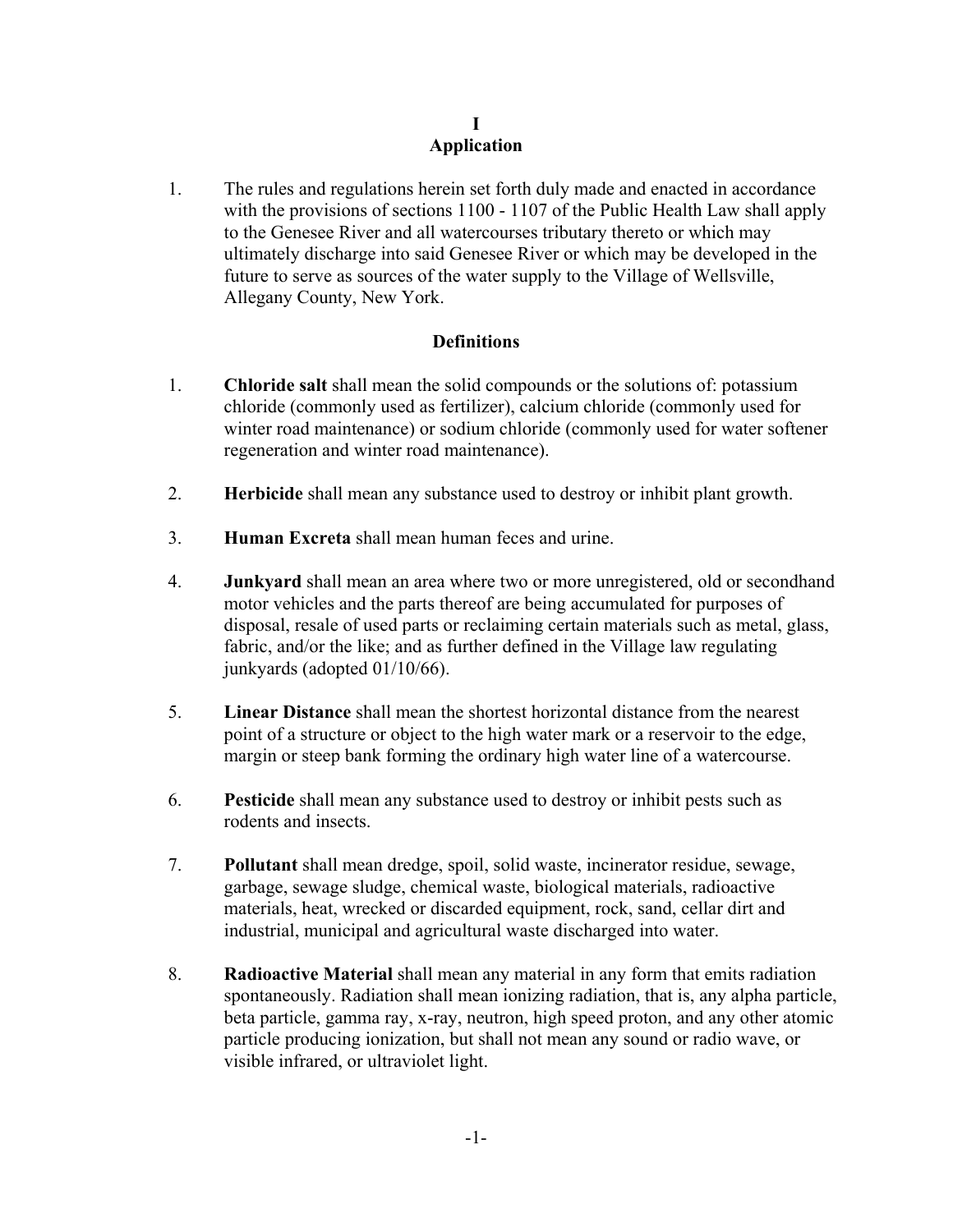- 9. **Refuse** shall mean all putrescible and nonputrescible solid wastes including garbage, manure, rubbish, ashes, incinerator residue, street cleanings, dead animals, offal and solid commercial and industrial wastes.
- 10. **Refuse Disposal Area** shall mean land used for the depositing of refuse except that it shall not include the land used for the depositing of refuse from a single family, a member of which is the owner, occupant or lessee of said land, or any part of a farm on which only animal wastes resulting from the operation of such farm are deposited.
- 11. **Reservoir** shall mean any natural or artificial lake or pond which is tributary to or serves as a source of the Village of Wellsville water supply.
- 12. **Sewage** shall mean any liquid or solid waste matter from a domestic, commercial, or private or industrial establishment which is normally carried off in sewers or waste pipes.
- 13. **Sewage Disposal System** shall mean any system used for the disposing of sewage.
- 14. **Toxic Chemical** shall mean any compound or substance, including but not limited to gasoline, kerosene, fuel oil, or diesel oil, which is or may be harmful or poisonous to humans.
- 15. **Treatment Works** shall mean any treatment plant, sewer, disposal field, lagoon, pumping station, septic system, constructed drainage ditch or surface water intercepting ditch, incinerator, area devoted to sanitary landfill, or other works not specifically mentioned in this paragraph, installed for the purpose of treating, neutralizing, stabilizing or disposing of sewage.
- 16. **Water Supply** shall mean the public water supply of the Village of Wellsville.
- 17. **Watercourse** shall mean every spring, stream, marsh, or channel of water of any kind within New York State which flow into the Village of Wellsville.
- 18. **Watershed** shall mean the entire New York State drainage area contributing water to the Village of Wellsville water supply.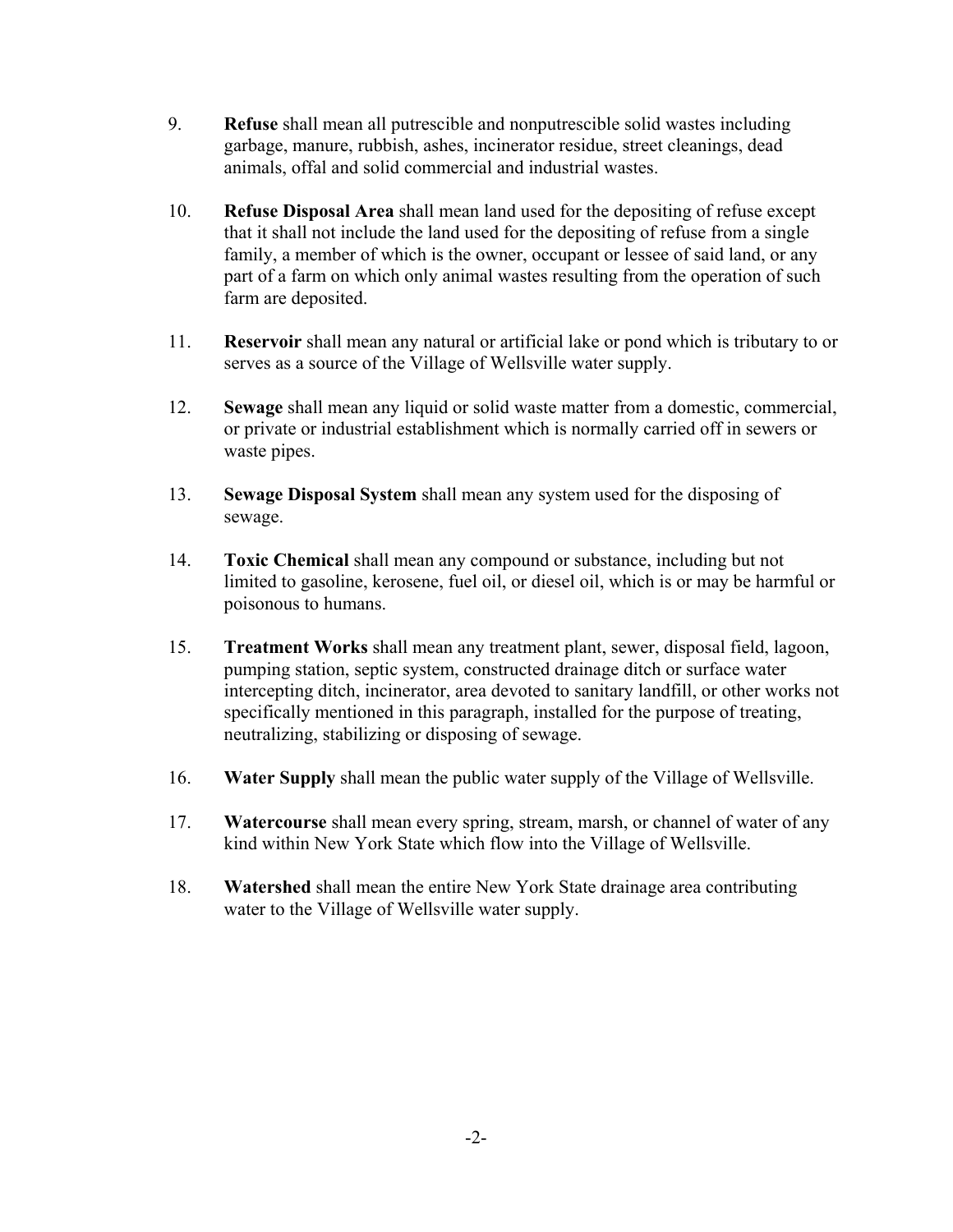### **General Prohibitions**

1. No person, including State agencies or political subdivisions having jurisdiction, shall perform any act or grant permit or approval which may result in the contravention of the standards for raw water quality as contained in Part 170 of Title 10 (Health) of the Official Compilation of Codes, Rules and Regulations of the State of New York (10 NYCRR Part 170)

### **Specific Prohibitions**

- 1. **Cemeteries** No interment of a human body shall be made within a two hundred (200) foot linear distance of any reservoir or water course.
- 2. **Chloride Salt** No chloride salt shall be stored within a five hundred (500) foot linear distance of any reservoir or watercourse except in weather proof buildings or watertight vessels. Open storage of salt must be in such a manner as to prevent storm water or snow melt from dissolving the salt and carrying the solution into the underlying soil formations. Such chloride salt shall be covered in a manner reasonably acceptable to the Village.
- 3. **Herbicides and Pesticides** No herbicides or pesticides shall be stored, discharged, applied or allowed to enter into any reservoir or water course unless a permit to do so has been obtained from the appropriate State agency having jurisdiction.

#### **4. Human Excreta and Sewage**

- I No human excreta or sewage shall be deposited or allowed to escape into any reservoir or watercourse on the watershed.
- II No human excreta or sewage shall be deposited or spread upon the surface of the ground at any point on the watershed.
- III No human excreta or sewage shall be buried in the soil on the watershed unless deposited in trenches or pits at a linear distance of not less than one hundred fifty (150) feet from any reservoir or watercourse and covered with not less than one (1) foot of soil in such a manner as to effectually prevent its being washed into any reservoir or watercourse by rain or melting snow.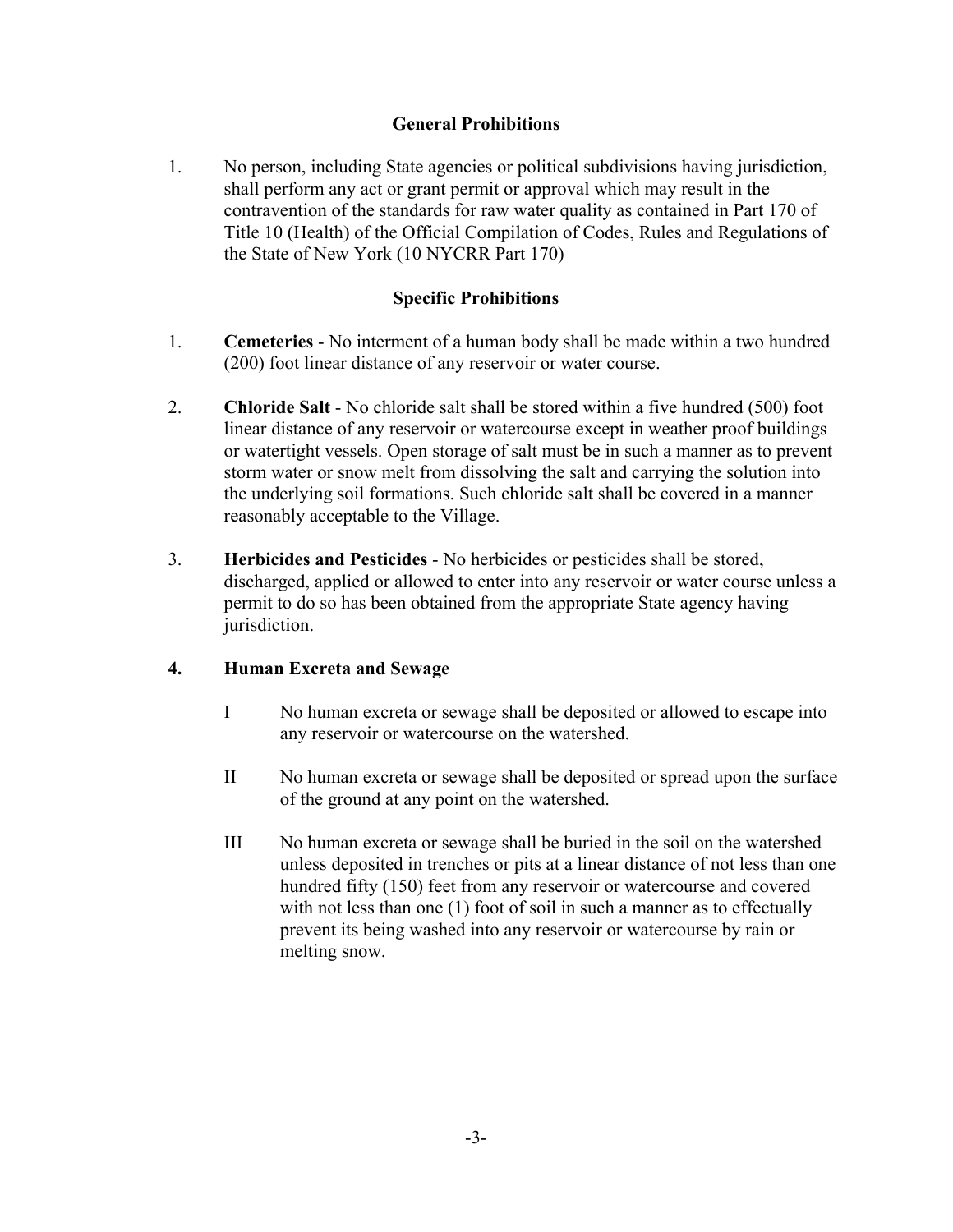- IV No privy receptacle or facilities of any kind for the deposit, movement, treatment, or storage of human excreta or sewage shall be constructed, placed, maintained or allowed to remain within one hundred (100) foot linear distance of any reservoir or watercourse except;
	- A Watertight receptacles.
	- B Water flushed toilets connected by a watertight pipe to a sewage disposal system that has been approved by the appropriate State agency having jurisdiction over such facilities.
	- C A properly designed, constructed and operated treatment works that has been approved by the appropriate State agency having jurisdiction over such facilities.
- V No portion of the seepage unit (tile field, seepage pit or equivalent) of a subsurface sewage disposal system shall be constructed, placed or allowed to remain within a one hundred fifty (150) foot linear distance of any reservoir or watercourse.
- VI Every watertight receptacle used for containing human excreta or sewage shall be emptied when the receptacle is filled to within six (6) inches of the top.
- VII In emptying a watertight receptacle or in transferring its contents to a transportable receptacle, all necessary care shall be exercised to prevent contamination of any reservoir or watercourse. All such transportable receptacles shall be provided with tightly fitting covers which are securely fastened when transporting wastes to the place of ultimate disposal. The contents of the watertight receptacles shall be disposed of in accordance with paragraph (III) of this subdivision or at a properly designed, constructed and operated sewage disposal system that has been approved by the appropriate State agency having jurisdiction over such a facility.
- VIII Before any existing sewage disposal system is altered or any sewage disposal system is constructed on the watershed, the plans in relation thereto shall have been first approved by the appropriate State agency having jurisdiction over such facility. Standards for waste treatment works as published from time to time by the appropriate Stat agency having jurisdiction over such facility and paragraph (V) of this subdivision shall comprise the criteria to approve any proposed sewage disposal system.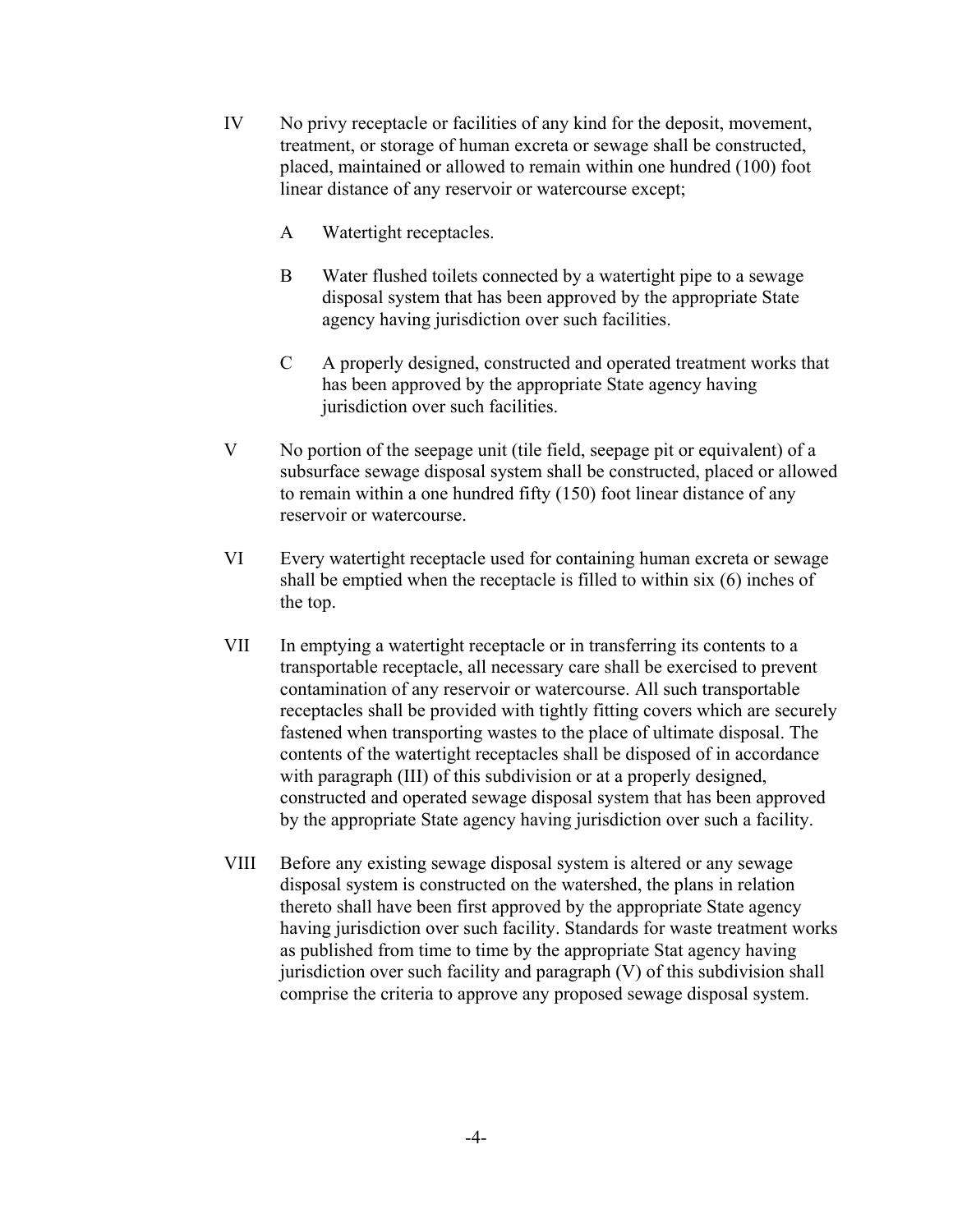- 5. **Radioactive Material** No radioactive material shall be disposed of by burial in soil within a five hundred (500) foot linear distance of any reservoir or watercourse and not within a one thousand (1000) foot linear distance of any reservoir or watercourse unless authorization has been obtained from the appropriate State agency and such burial is in accordance with provisions of Part 16 Title 10 (Health) of the Official Compilation of Codes, Rules and Regulations of the State of New York (10 NYCRR Part 16).
- 6. **Recreation** No bathing, swimming, boating, fishing or trespassing shall be allowed within five hundred (500) feet upstream of the Genesee River water supply intake(s) that serves the public water supply of the Village of Wellsville.

### 7. **Solid Waste**

- I *Junkyards -* No junkyard shall be located within a two hundred fifty (250) foot linear distance of any reservoir or watercourse.
- II *Refuse* No refuse shall be deposited on or beneath the surface of the ground within a two hundred fifty (250) foot linear distance of any reservoir or watercourse.
- III *Refuse Disposal Area* No refuse disposal area shall be located within a five hundred (500) foot linear distance of any reservoir or watercourse.
- 8. **Toxic Chemicals** No container used for storage of toxic chemicals shall be buried beneath the ground within a five hundred (500) foot linear distance of any reservoir or watercourse.
- 9. **Miscellaneous** *Other Wastes* No pollutant of any kind shall be discharged or allowed to flow into any reservoir or watercourse or on or beneath the surface of the ground on the watershed within five hundred (500) feet of any reservoir or watercourse. This restriction shall not apply to the effluent from a treatment works installed in accordance with plans which first have been submitted to and approved by the appropriate State agency having jurisdiction over such facilities.